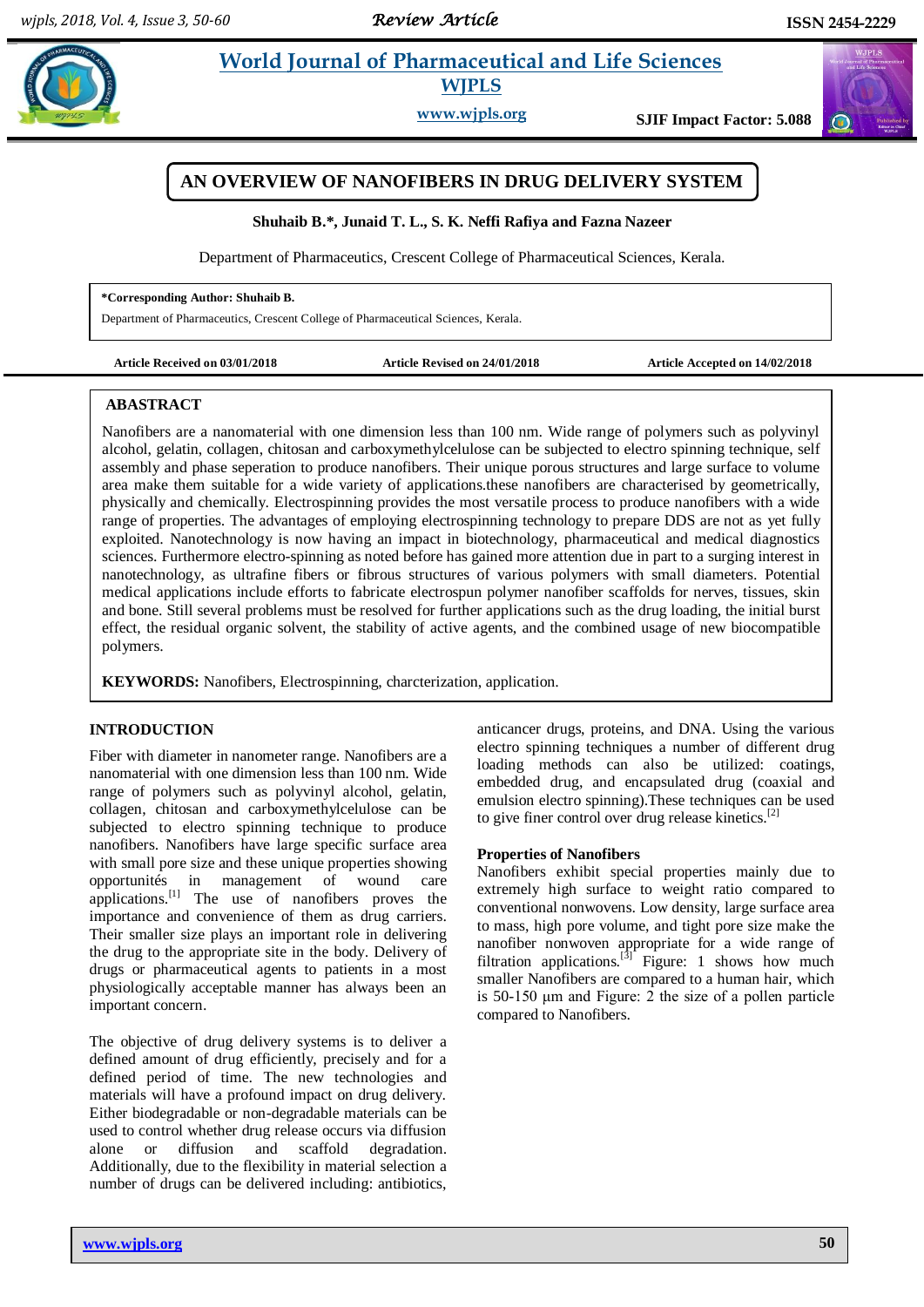

**Figure 1: Comparison between human hair and nanofiber web.**



**Figure 2: Entrapped pollen spore on nanofiber web 3.**

A major upsurge in research on nanofibers has taken place most recently due to its high surface area and nanostructure surface morphologies that enable a myriad of advanced applications. Nanofibers have been reported to have marked differences in their thermal and mechanical properties compared to regular fibers and bulk polymers.<sup>[4]</sup>

**Thermal properties:** There are a few published reports on the thermal properties of nanostructured materials. Thermal analysis has been carried out on a number of electrospun polymeric materials to understand the relationship between nanostructure and thermal properties. DSC studies have indicated that electrospun PLLA fibers have lower crystallinity, glass transition temperature  $(Tg)$ , and melting temperature  $(Tm)$  than semicrystalline PLLA resins. Zong et al. attributed the decrease in the T*g* to the large surface to volume ratio of nanofibers with air as the plasticizer. The high evaporation rate followed by rapid solidification at the final stages of electrospinning is expected to be the reason for the low crystallinity. The T*g* and the peak crystallization temperature (T*c*) of the electrospun polyethylene terephthalate (PET) and poly- ethylene naphthalate (PEN) decreased significantly, while the heat of crystalline melting increased. The decrease in T*g* and Tm, and the increase in the heat of melting were attributed to the increase in the segmental mobility.

The melting temperature of the PET and PEN electrospun fibers remained almost constant, without any significant variations compared to that of regular fiber forms. PEO Nanofibers have shown a lower melting temperature and heat of fusion than the PEO powder, which is attributed to the poor crystallinity of the electrospun fibers.<sup>[5]</sup>

**Mechanical properties:** Electrospun fibers have nano structured surface morphologies with tiny pores that influence mechanical properties like tensile strength, Youngs modulus, etc.. When compared with cast films, electrospun elastomers have shown a 40% reductionin the peak tensile strength and 60% reduction in elongation at maximum applied stress.. Nanofiber reinforced polymer composites have shown more highly enhanced mechanical properties than the unfilled or carbon/glass fiber filled composites. Young"s modulus of a nanofiber composite has been found to be 10-fold greater than the pure Styrene-Butadiene rubber. As is evident, there is less information available on the mechanical properties of nanofibers and nanofiber composites. Research on the mechanical properties of nanofibers and their composites from a variety of polymers is essential for a greater understanding on the contributions of nanofibers to the mechanical and performance related characteristics of nanofiber composites.<sup>[6]</sup>

**Physical properties:** The simplest comparison between eletrospun Nanofibers, meltblown fibers and spun bonded fibers size. The differences in basic web properties such as fiber area, basis weights, thicknesses, permeability, and strength. Electrospun Nanofibers have diameters that are 1to 2 orders of magnitude corresponding increase in fiber surface area and decrease in basis weight.

**Filtration properties:** As the fibers themselves have a small diameter, the thickness of the nanofiber web can likewise be quite small, with a thickness of four nanofiber diameters approaching only one micron. The thin web has limited mechanical properties that preclude the use of conventional web handling. As a result nanofiber web have been applied on to various substrates. Substrates are selected to provide complementary functionally to the nanofiber web. In the case of nanofiber filter media, substrates have been selected for pleating, filter fabrication,durability in use, and filter cleaning.. The polyester spun bond substrate is chosen to provide mechanical properties, while the nanofiber web Domionates filtration performance. Controlling parameters of electrospinning allows the generation of Nanofibers webs with different filtration characteristics. Different fiber sizes can be made, some as small as 40 nm. Fibers can be put on one side or on both sides of a substrate. Additionally figure shows a comparison between a light layer of Nanofibers and a heavier layer of Nanofibers.<sup>[7]</sup>

# **Fabrication of Nanofibres**

# **Principle**

Drug delivery with polymer nanofibers is based on the principle that dissolution rate of a drug particulate increases with increased surface area of both the drug and the corresponding carrier if necessary. For controlled drug delivery, in addition to their large surface area to volume ratio, polymer nanofibers also have other additional advantages. For example, unlike common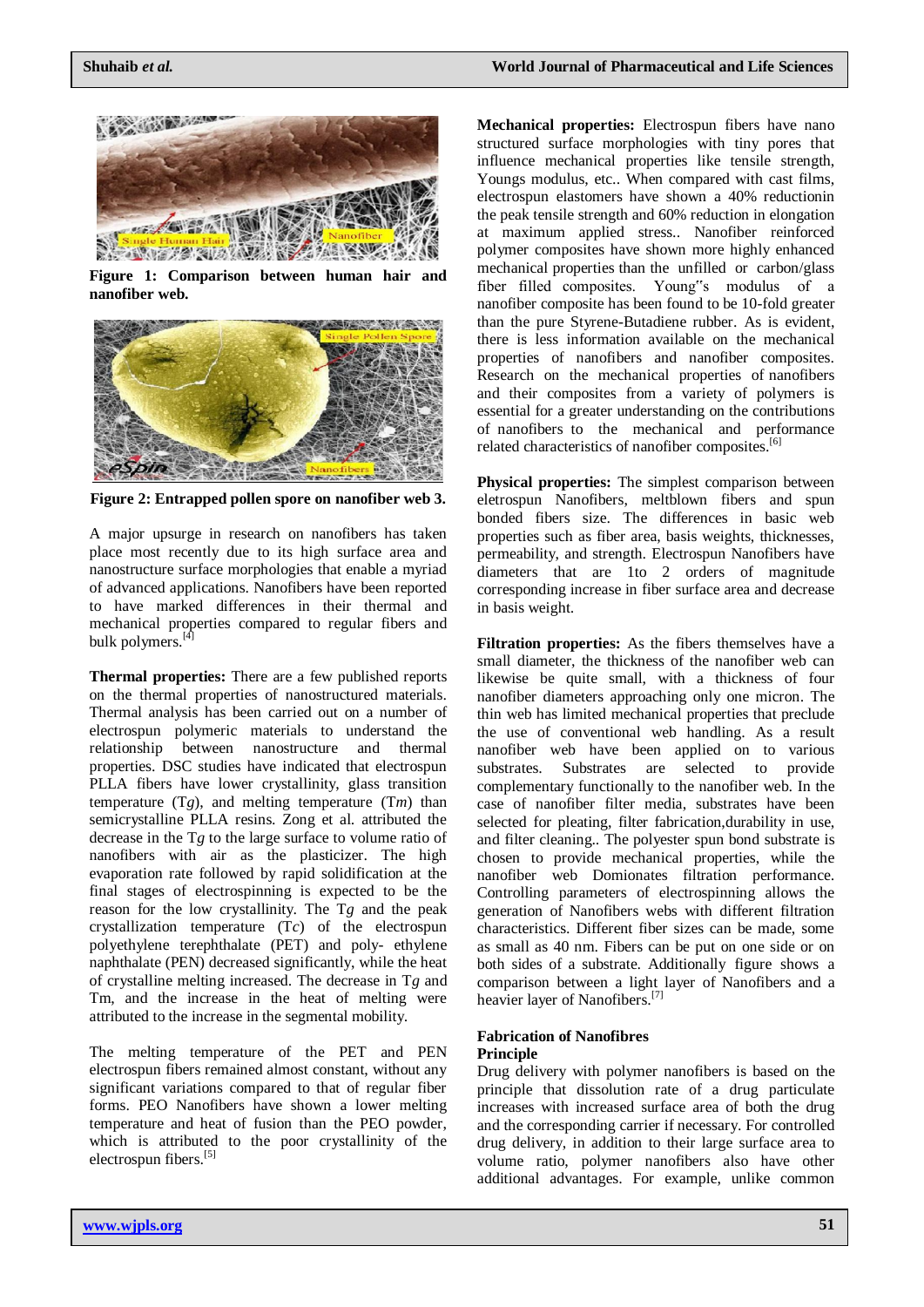encapsulation involving, Controlled delivery systems are used to improve the therapeutic efficacy and safety of drugs by delivering them to the site of action at a rate dictated by the need of the physiological environment. A wide variety of polymeric materials have been used as delivery matrices, and the choice of the delivery vehicle polymer is determined by the requirements of the specific application. Polymeric nanofibers have recently been explored for their ability to encapsulate and deliver bioactive molecules for therapeutic applications. Three distinct techniques have proven successful in routinely creating nanofibrous tissue structures: self assembly, phase separation, and electrospinning. The electrospinning method is the most simple and efficient. Electro spinning as a polymer- processing technology has been known for more than 70 years.<sup>[8,9]</sup>

**Self-assembly:** Self-assembly involves the spontaneous organization of individual components into an ordered and stable structure with preprogrammed non-covalent bonds Self-assembly, that is, the autonomous organization of molecules into patterns or structures without human intervention, are common throughout nature and technology. Self-assembly of natural or synthetic macromolecules produces nano scaled supramolecular structures, sometimes nanofibers. Compared with electrospinning, self-assembly can produce much thinner nanofibers only several nanometers in diameter, but requires much more complicated procedures and extremely elaborate techniques. The low productivity of the self-assembly method is another limitation.<sup>[10]</sup>



**Phase separation:** Phase separation is a method frequently used to prepare 3-D tissue- engineering scaffolds. Phase separation of a polymer solution can produce a polymer-rich domain and a solvent-rich domain, of which the morphology can be fixed by quenching under low temperature. Removal of the solvent through freeze-drying or extraction can produce porous polymer scaffolds. Phase separation can be induced by changing the temperature or by adding non solvent to the polymer solution, thus called thermal induced or non-solvent-induced phase separation, respectively. Polymer scaffolds obtained by the phase separation method usually have a sponge like porous morphology with microscale spherical pores Unlike selfassembly, phase separation is a simple technique that does not require much specialized equipment. It is also easy to achieve batch-to-batch consistency and tailoring of scaffold mechanical properties and architecture is easily achieved by varying polymer/porogen concentrations. However, this method is limited to being effective with only a select number of polymers and is strictly a laboratory scale technique.<sup>[11]</sup>



**Figure 4: Phase separation process.**

**Electro spinning process:** The nanofibers can be manufactured by Electro spinning process. Electro spinning is a process that was originally developed in the early 1930s, but did not receive much attention until recent decades. Most likely the increased interest is due to the refocusing of more research groups on nanotechnology. Although electro spinning has existed for a significant period of time and is relatively easy to execute, the physics of electro spinning nanofibers is only understood to a limited extent. A typical electro spinning process involves dissolving the drug of interest and a polymer in an appropriate solvent. The solution is then placed in a syringe, and a high voltage is applied. A small amount of the polymer solution is drawn out of the syringe, forming a Taylor cone. Increasing the applied voltage further results in the initiation of a charged fluid jet, which follows a chaotic trajectory of stretching and bending until it reaches the grounded target.

A stable jet is formed when the charge is increased above a critical voltage, and there is a balance between the surface tension of the fluid and the repulsive nature of the charge distribution on the surface of the fluid. The presence of molecular entanglements in the polymer solution prevents the jet from breaking into droplets (electro spraying), and when combined with the electrical forces results in a whip-like motion of the jet, known as bending instability. This process typically results in the drawing of a virtually endless fiber with a nanometre-sized to micrometer sized diameter. The final product is a three-dimensional nonwoven mat of entangled Nanofibers with a high surface-area-to-volume ratio. A schematic diagram of electro spinning is as shown in Figure 4 The process makes use of electrostatic and mechanical force to spin fibers from the tip of a fine orifice or spinneret. The spinneret is maintained at positive or negative charge by a DC power supply. When the electrostatic repelling force overcomes the surface tension force of the polymer solution, the liquid spills out of the spinneret and forms an extremely fine continuous filament. It has the misleading appearance of forming multiple filaments from one spinneret nozzle, but current theory is that the filaments do not split.  $[12,13,14]$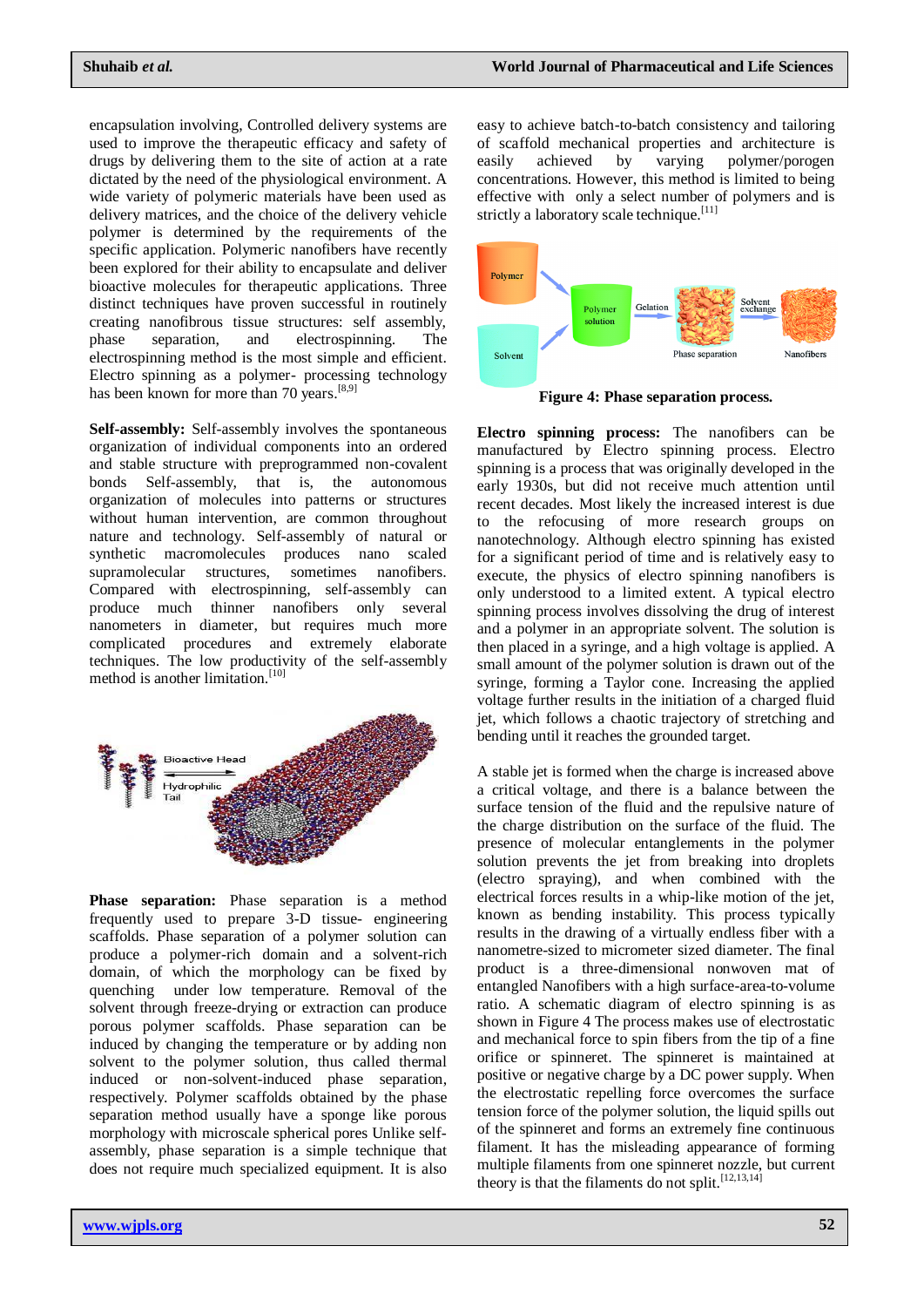

**Figure 5: Elecctrospinning.**

These filaments are collected onto a rotating or stationary collector with an electrode beneath of the opposite charge to that of the spinneret where they accumulate and bond together to form nanofiber fabric. The distance between the spinneret nozzle and the collector generally varies from 15 –30 cm. The process can be carried out at room temperature unless heat is required to keep the polymer in liquid state. The final fiber properties depend on polymer type and operating conditions. Fiber fineness can be generally regulated from ten to a thousand nanometers in diameter.

Electrospun nanofibers with a high surface area to volume ratio have received much attention because of their potential applications for biomedical devices, tissue engineering scaffolds, and drug delivery carriers. In order to develop electrospun nanofibers as useful nanobiomaterials, surfaces of electrospun nanofibers have been chemically functionalized for achieving sustained delivery through physical adsorption of diverse bioactive molecules. Surface modification of nanofibers includes plasma treatment, wet chemical method, surface graft polymerization, and co-electrospinning of surface active agents and polymers. A variety of bioactive molecules including anti-cancer drugs, enzymes, cytokines, and polysaccharides were entrapped within the interior or physically immobilized on the surface for controlled drug delivery. Surfaces of electrospun nanofibers were also chemically modified with immobilizing cell specific bioactive ligands to enhance cell adhesion, proliferation, and differentiation by mimicking morphology and biological functions of extracellular matrix. This review summarizes surface modification strategies of electrospun polymeric nanofibers for controlled drug delivery and tissue engineering.

**Polymer-solvents used in electrospinning:** The polymer is usually dissolved in suitable solvent and spun from solution. Nanofibers in the range of 10-to 2000 nm diameter can be achieved by choosing the appropriate polymer solvent system poly (vinyl alcohol) (PVA), poly (ethylene oxide) (PEO) and biodegradable aliphatic polyesters, such as poly (lactic acid) (PLA), poly (lacticco-glycolic acid) (PLGA), poly(caprolactone) (PCL), while chitosan, alginate, collagen, gelatin, hyaluronic acid and silk are examples of frequently used natural polymers.

**Drug Loading:** One method to incorporate therapeutic drugs into nanofibers involves solubilising the drug into the polymer solution to be spun. Using this method, a loading efficiency of 90% into PDLA nanofibers was reported for the antibiotic drug Mefoxin. Covalent conjugation to polymers represents another method to modulate drug release. It has also been suggested that the high porosity of nanofibers allows for rapid diffusion of degradation by products. However, the burst release may also be indicative of the drug being attached only on the surface. As the drug and carrier materials can be mixed together for electrospinning of nanofibers, the likely modes of the drug in the resulting nanostructed products  $are:$ <sup>[15]</sup>

- 1. Drug as particles attached to the surface of the carrier which is in the form of nanofibers,
- 2. Both drug and carrier are nanofiber-form, hence the end product will be the two kinds of nanofibers interlaced together,
- 3. The blend of drug and carrier materials integrated into one kind of fibers containing both components, and
- 4. The carrier material is electrospun into a tubular form in which the drug particles are encapsulated.

#### **Drug Release**

Drug release from nanofibers can be described through three mechanisms: desorption from fiber surface, solidstate diffusion through fibers, and in vivo fiber degradation. Drug release tests from nanofibers are commonly conducted in phosphate buffered saline (PBS) solutions. When the nanofiber drug carrier is subjected to PBS, the fibers will be surrounded by the solution. The solution will also penetrate the space in between individual nanofibers. When the nanofiber drug carrier is swollen by the aqueous phase, drugs or proteins attached to the fiber surfaces can be released. Drug release from nanofiber surface is a two-step mechanism starting from desorption of drugs from the fiber surface, followed by fast diffusion into the aqueous phase. The desorption mechanism is not limited to the outer surface of the nanofibers but also includes drugs on the surfaces of the nanopores inside the nanofibers. Considering the nanometer size scale of the inner pores, and that the nanopores are most likely interconnected to some degree, the surface area would be much larger than the fiber outer surface area.<sup>[16,17]</sup>

**Diffusion-controlled systems:** Diffusion-controlled systems are the most widely used systems. They have been formulated in two basic configurations: reservoirs and matrix. In these systems, a core of drug is surrounded by a swollen or non-swollen polymer film, and diffusion of the drug through the polymer is the rate limitingsteps .These systems include membranes, capsules, microcapsules, liposomes, and hollow fibers. While the last four systems have been effectively applied in various areas (e.g. enzyme immobilization, drug targeting), membranes have proven of greatest value in controlled-release applications.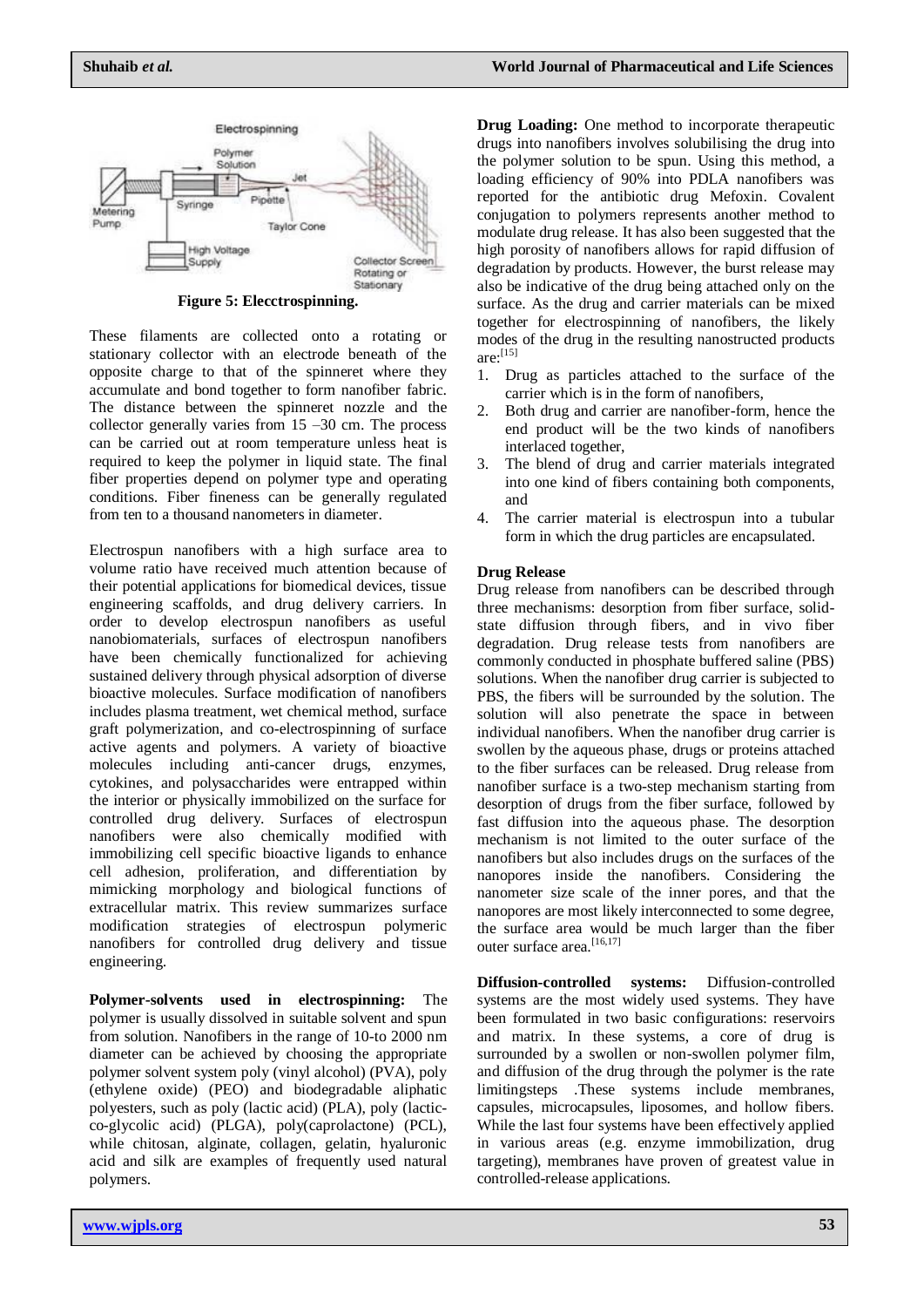**Matrix systems** In these systems, the drug is uniformly distributed, throughout a solid polymer as in reservoir systems; drug diffusion through the polymer matrix is the rate limiting step. From the standpoint of fabrication cost, the ease of accomplishing this distribution pattern represents a significant cost decrease compared to reservoir systems. However, because of the different way in which drug is distributed, release characteristics are not generally zero-order. Solution of Fick"s equation for transient diffusion. [18]

**Case 1:** The drug is molecularly dissolved in the polymer matrix and drug diffusion occurs via a solutiondiffusion mechanism.

**Case 2:** The drug is dispersed in the polymer matrix (i.e., it is loaded above its solubility limit) and diffusion occur via a solution-diffusion mechanism.

**Case 3:** The drug is dissolved in the polymer matrix and diffusion occurs through water-filled pores in the matrix.

**Chemically – Controlled Systems** In these systems, the drug is distributed, ideally, uniformly, throughout a polymer in the same way as in matrix systems. The difference, however, relates to the fact that while the polymer phase in matrix systems remains unchanged with time and drug is released by diffusion, the polymer phase in bio erodible systems decreases with time. Consequently, as the polymer surrounding the drug is eroded, the drug escapes. This property offers a significant advantage over non-erodible systems in many applications because biodegradable polymers are eventually absorbed by the body, obviating the need for surgical removal. However, this advantage must be weighed against the potential disadvantage that the absorption products may be toxic, immunogenic, or carcinogenic. Mathematical formulations for bio erodible systems may be obtained if the kinetics of the biodegradation reaction of the polymer is known. Hoffenberg" has explored ideal situations where surface erosion is the only factor permitting drug release to occur. He has found that to obtain zero-order release it would be necessary to utilize geometry where the surface area did not change as a function of time. A slab (neglecting edge effects) is such a shape. On the other hand, spheres and cylinders would display decreasing rates with time because their surface areas would diminish.<sup>[19]</sup>

**Pendant chain systems** In these systems, a drug is chemically bound to a polymer backbone-chain and is released by hydrolytic or enzymatic cleavage. The use of these therapeutic agents has received considerable attention in drug-related research. The major thrust so far has been the design of polymer-drug complexes for short term use that can reduce toxicity, increase therapeutic efficiency, or be targeted toward specific cells or organs. Many examples exist in the literature. While some studies have explored this type of system for prolonged

administration (e.g.; hours), less attention has been paid to the use of these pendant chain systems for controlled long-term drug release. In its simplest form, the pendant chain system consists of drug attached to a polymer backbone. The polymer system can either be soluble or insoluble. Soluble backbone-chains are generally used for transport functions such as cell targeting; insoluble forms are more desirable for long-term controlledrelease implants. The backbone may also be biodegradable or non-biodegradable. For in vivo use, it is important that the polymers do not cause immunological reactions and that the drugs, when coupled to the polymers, do not function as happens and induce allergic reactions. The drug itself can be attached directly to the polymer or it can be attached via a spacer group. The spacer group may be used to affect the rate of release and hydrophobicity of the systemstate.Although diffusion in rubbery systems at equilibrium is generally Fickian, diffusion in a rubbery state which is not at equilibrium (due to the continuous swelling) may be Fickian or non-Fickian.<sup>[20]</sup>

**Magnetically Controlled systems** In these systems, drug and small magnetic beads are uniformly dispersed within a polymer matrix (e. g, ethylene vinyl acetate copolymer). Upon exposure to aqueous media, drug is released in a fashion typical of diffusion-controlled matrix systems. However, upon exposure to an oscillating external magnetic field, drug is released at a much higherrate. The mechanism responsible for this magnetic modulation is unclear. It was mentioned previously that the incorporation of powdered drug into solvent-cast ethylene vinyl acetate copolymer caused porous channels to form within the matrix. It is possible that the beads cause alternating compression and expansion of the channels, thus facilitating drug release.

### **Characterization**

**Geometrical characterization:** Geometric properties of nanofibers such as fiber diameter, diameter distribution, fiber orientation and fiber morphology (e.g. cross-section shape and surface roughness) can be characterized using scanning electron microscopy (SEM), field emission scanning electron microscopy (FESEM), transmission electron microscopy (TEM) and atomic force microscopy (AFM). The use of TEM does not require the sample in a dry state as that of SEM. Hence, nanofibers electrospun from a polymer solution can be directly observed under TEM. An accurate measurement of the nanofiber diameter with AFM requires a rather precise procedure. The fibers appear larger than their actual diameters because of the AFM tip geometry. For a precise measurement, two fibers crossing to each other on the surface are generally chosen. The upper horizontal tangent of the lower fiber is taken as a reference, and the vertical distance above this reference is considered to be the exact diameter of the upper nanofiber .The roughness value is the arithmetic average of the deviations of height from the central horizontal plane given in terms of millivolts of measured current .Another geometric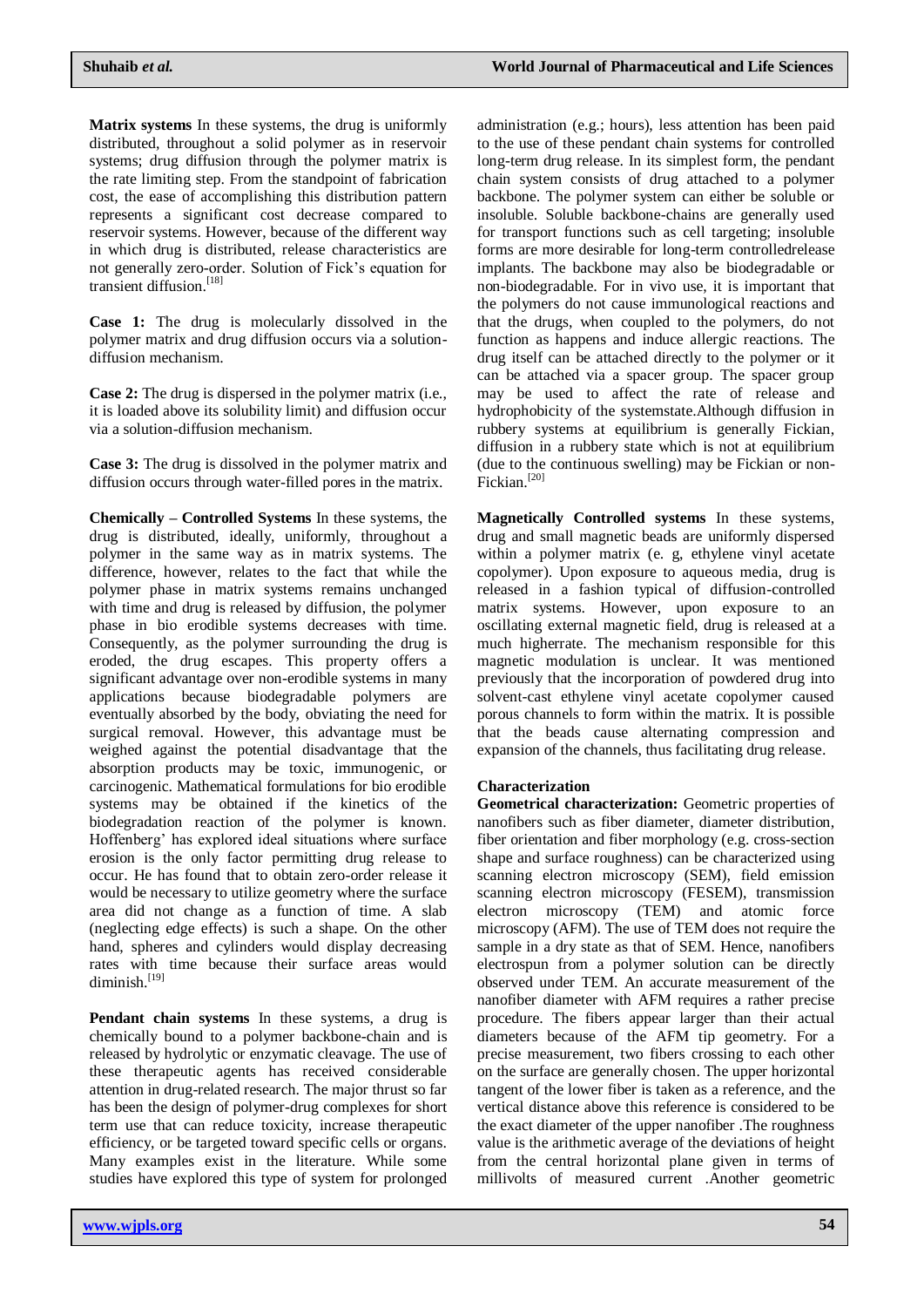parameter is porosity. The porosity and pore size of nanofiber membranes are important for applications of filtration, tissue template, protective clothing, etc. The pore size measurement can be conducted by, for example, a capillary flow porometer They found that Nylon 6,6 could be electrospun into a very fine membrane with extremely small pore throat sizes (with a mean flow pore diameter of 0.12 mm) which were much smaller than the average fiber diameters. FBI also exhibited pore sizes (0.20 mm) smaller than the electrospun fiber sizes. However, the Estane1 and Pellethane1 exhibited mean pore sizes which were significantly higher, with average flow pore diameters of 0.76 and 2.6mm, respectively.<sup>[21]</sup>

**Chemical Characterization:** Molecular structure of a nanofiber can be characterized by Fourier transform infra red (FTIR) and nuclear magnetic resonance (NMR) techniques. If two polymers were blended together for the fabrication of nanofibers, not only the structure of the two materials can be detected but also the intermolecular interaction can be determined. In the case of a collagen and PEO blend used for electrospinning of nanofibers, the NMR spectrum showed a new phase structure which was caused by the hydrogen bond formation between the ether oxygen of PEO and the protons of the amino and hydroxyl groups in collagen. Supermolecular structure describes the configuration of the macromolecules in a nanofiber, and can be characterized by optical birefringence, wide angle X-ray diffraction (WAXD), small angle X-ray scattering (SAXC) and differential scanning calorimeter  $(DSC)$ .<sup>[22]</sup> Fong & Reneker studied the birefringence of the styrene–butadiene–styrene (SBS) triblockco polymer nanofibers with diameters around 100 nm under an optical microscope noticed that the electrospun PLLA fibers quenched below 0 c resulted in amorphous fiber structure. After drying the electrospun nanofibers at room temperature, they found that melting point transitions appeared at two peaks by DSC. It was explained that during electro spinning of this polymer molecule had no time to crystallize and hence it could only have an amorphous super molecular structure. It should be noted that polymer crystallization does occur during electro spinning when the polymer is in a molten form, see a subsequent discussion. Since the supermolecular structure changed during the electro spinning the transition points of the polymers also changed. One of them was lower than the normal melting point due to defects existing in crystallization while drying.

Surface chemical properties can be determined by XPS, water contact angle measurement, and FTIR– ATR analysesmeasured the atomic percentage of fluorine in PMMA-TAN blend. It was shown that the atomic percentage of fluorine in the near surface region of the electrospun fibers was about double the atomic percentage in a bulk polymer. Surface chemical properties of nanofiber can also be evaluated by its

**Physical characterization:** Air and vapor transport properties of electrospun nanofibrous mats have been measured using an apparatus called dynamic moisture vapor permeation cell (DMPC). This device has been designed to measure both the moisture vapor transport and the air permeability (convective gas flow) of continuous films, fabrics, coated textiles and open foams and battings. Average pore size of the electrospun nonwovens was 4– 100 times smaller than that of the meltblown nonwovens, resulting in an increase in air flow resistance by as much as 156 times. Crosslinking the fibers of the electrospun membrane significantly decreases liquid transport through the membrane. Electrical transport properties of electrospun nanofibers were investigated by Norris et al. measured the conductivity of the electrospun nonwoven ultra-fine fiber mat of polyaniline doped with camphorsulfonic acid blended with PEO (polyethylene oxide). As the nonwoven mat was highly porous and the fill factor of the fibers was less than that of a cast film, the measured conductivity seemed to be lower than that of the bulk measured the conductivities of PAN (polyacrylonitrile) nanofibers before and after carbonized using a digital electrometer with two neighboring contacts of 4 mm distance. The electrospinning was conducted carefully and briefly so that there was only one continuous fiber deposited across the two neighboring contacts. The PAN fiber (before carbonized) exhibited a resistance which was beyond the upper limit of the electrometer, whereas the graphitization of the PAN nanofiber led to a sharp increase in conductivity to around 490 S/m 39 the thermal properties of nanofibers of pure PET [poly (ethylene terephthalate)] and PEN [poly (ethylene naphthalate)] polymers and PET/PEN blends obtained in melt form. They found that the electrospinning of polymers resulted in increase of crystallinity and decrease of Tg (glass transition temperature) and Tc (crystallization peak temperature) of PET and PEN. The crystalline melting peaktempe ratures (Tm) of PET and PEN were almost the same before and after electrsopinnning. On the other hand, not only Tg and Tc but also Tm of the electrospun PET/PEN nanofibers were lower than those of the bulk. The change in thermal properties of electrospun neat polyesters was primarily resulted from decrease of molecular weight after the electrospinning by thermal as well as mechanical degradation. However, the change in those of PET/PEN blends was attributed to exchange reactions of PET and PEN in melt blends.<sup>[24]</sup>

**Mechanical characterization:** Mechanical tests of nanofibrous nonwoven membrane can be performed using conventional testing techniques. When the membranes are collected on a static collector screen, no anisotropy in the in-plane tensile behavior seems to have been reported. Figure 6 shows typical stress–strain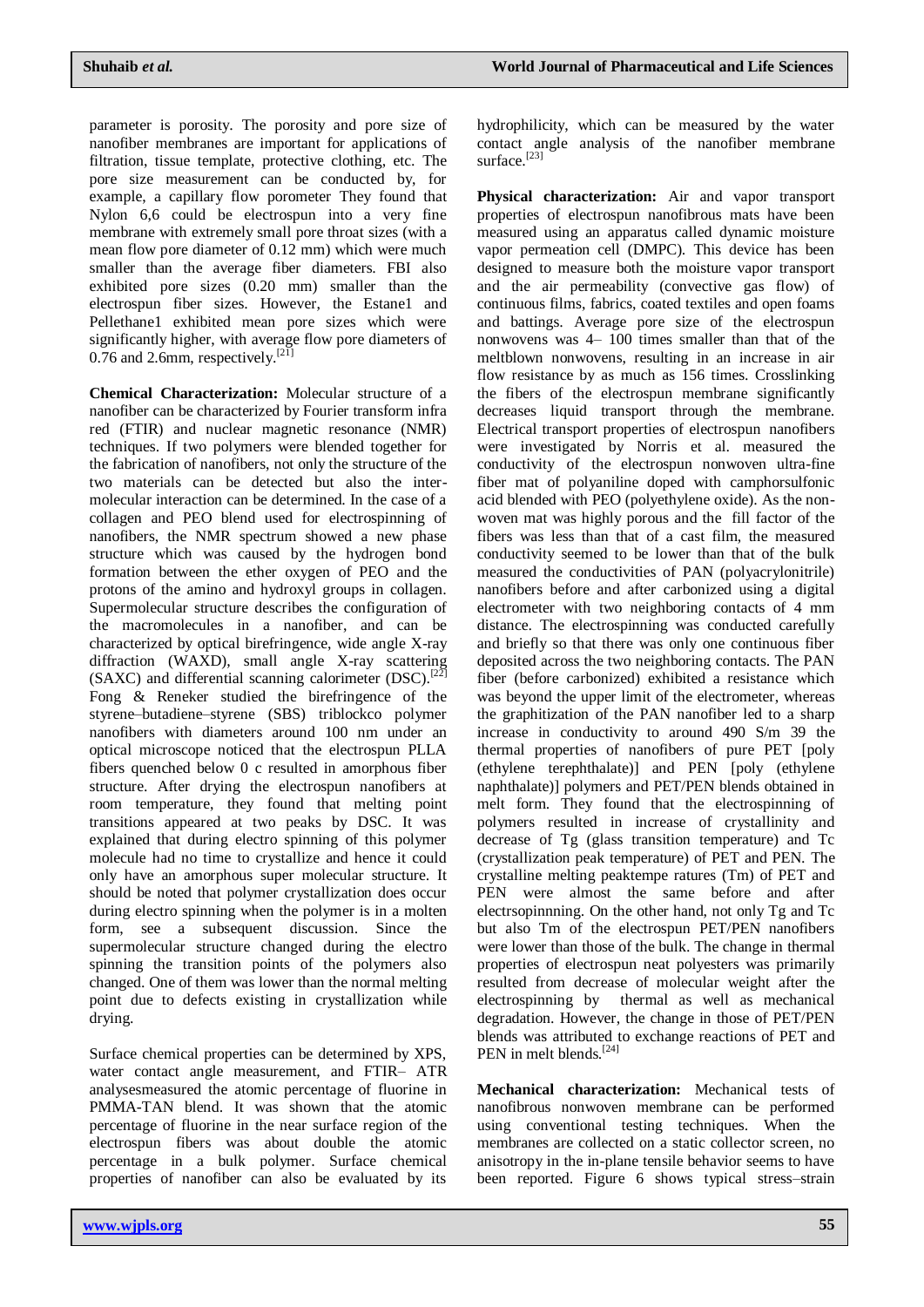curves of a PLLA nanofibrous mat obtained by 21 for tissue engineering applications. It has been found the tensile strength of nanofibrous mat was similar to that of a natural skin. However, when the membranes were obtained from a rotating drum the electrospun nonwoven mats had different properties in different directions The fiber orientation depended on the linear velocity of the drum surface and other electrospinning parameters. Due to very small dimension, the mechanical characterization of an individual nanofiber is a challenge for the existing test techniques.

The established methods and standards for determining the mechanical behavior of conventional fibers are inadequate in the case of manipulation or testing of nanofibers. This is probably one of the main reasons why articles addressing the mechanical tests of single nanofibers are rare in the literature. 45 described a cantilever technique to measure the tenacity of a single electrospun PAN (polyacrylonitrile) ultrafine fiber. A cantilever consisting of a 30 mm glass fiber was glued at one end onto a microscope slide and a 15 mm nylon fiber was attached at the free end of the glass fiber. The electrospun test fiber was glued with epoxy resin to the free end of the nylon fiber. A part of the same fiber was cut and deposited on a SEM specimen holder for diameter measurement using SEM. As the sample fiber was stretched with a computer controlled Instron model 5569, the deflection of the cantilever was measured under light microscopy using a calibrated eyepiece. A chart was used to convert the deflections into actual values of fiber tenacity. The elongation-to-breakof electrospun PAN fibers was estimated using a caliper. It was reported that the electrospun PAN fibers with a diameter of 1.25 mm and length of 10 mm exhibited failure at 0.4 mm deflection at 41 mg of force and the resulting tenacity was 2.9 g/day. The mean elongation at breakof the same fiber was 190% with a standard deviation of 16%.. On the other hand, significant efforts have been made to characterize the mechanical specifically tensile properties of single carbon nanotubes.

The methods used wherein can also be applicable for the measurement of tensile properties of single electrospun polymer nanofibers. Due to nanometer specimens, the mechanical measurements for carbon nanotubes reported so far were conducted in terms of AFM, SEM, or TEM. Obtained the bending strength and Young"s modulus of a carbon nanotube by deflecting one end of the tube with an AFM tip while keeping the other end fixed.. They designed a nanomanipulator so that the carbon nanotube could be manipulated in three dimensions inside the SEM, and was attached to the tips of the AFM. Very recently, Demczyket al. 49 directly measured the tensile strength and elastic modulus of multiwalled carbon nanotubes under TEM by using a tensile testing device fabricated through a microfabrication technique. It is expected that the similar techniques can be applied to understand themechanical properties of single nanofibers.<sup>[25,26]</sup>

# **Applications[27,28,29]**

# **Energy Storage Materials**

Nanofibers have been applied as a storage media for alternative energy sources such as hydrogen and natural gases. Porous carbon nanofibers have especially been investigated widely due to their large specific surface area and high pore volume. Hydrogen and natural gases can be stored by physical adsorption, indicating that the use of these gases is easy. The superior storage capacity of porous carbon nanofibers was presented through comparison with other porous carbon materials such as graphite, carbon nanotubes, and activated carbon.

# **Composite application**

One of the most important applications of traditional (micro-size) fibers, especially engineering fibers such as carbon, glass, and Kevlar fibers, is to be used as reinforcements in composite developments.With these reinforcements, the composite materials can provide superior structural properties such as high modulus and strength to weight ratios, which generally cannot be achieved by other engineered monolithic materials alone. Needless to say, nanofibers will also eventually find important applications in making Nano composites. This is because nanofibers can have even better mechanical properties than micro fibers of the same materials, and hence the superior structural properties of nanocomposites can be anticipated. Moreover, nanofiber reinforced composites may possess some additional merits which cannot be shared by traditional (microfiber) composites. For instance, if there is a difference in refractive indices between fiber and matrix, the resulting composite becomes opaque or nontransparent due to light scattering. This limitation, however, can be circumvented when the fiber diameters become significantly smaller than the wavelength of visible light.

### **Filtration Application**

Filtration is necessary in many engineering fields. It was estimated that future filtration market would be up to US \$700b by the year 2020Fibrous materials used for filter media provide advantages of high filtration efficiency and low air resistance Filtration efficiency, which is closely associated with the fiber fineness, is one of the most important concerns for the filter performance. In the industry, coalescing filter media are studied to produce clean compressed air. These media are required to capture oil droplets as small as 0.3 micron. It is realized that electro spinning is rising to the challenge of providing solutions for the removal of unfriendly particles in such submicron range. Since the channels and structural elements of a filter must be matched to the scale of the particles or droplets that are to be captured in the filter, one direct way of developing high efficient and effective filter media is by using nanometer sized fibers in the filter structure.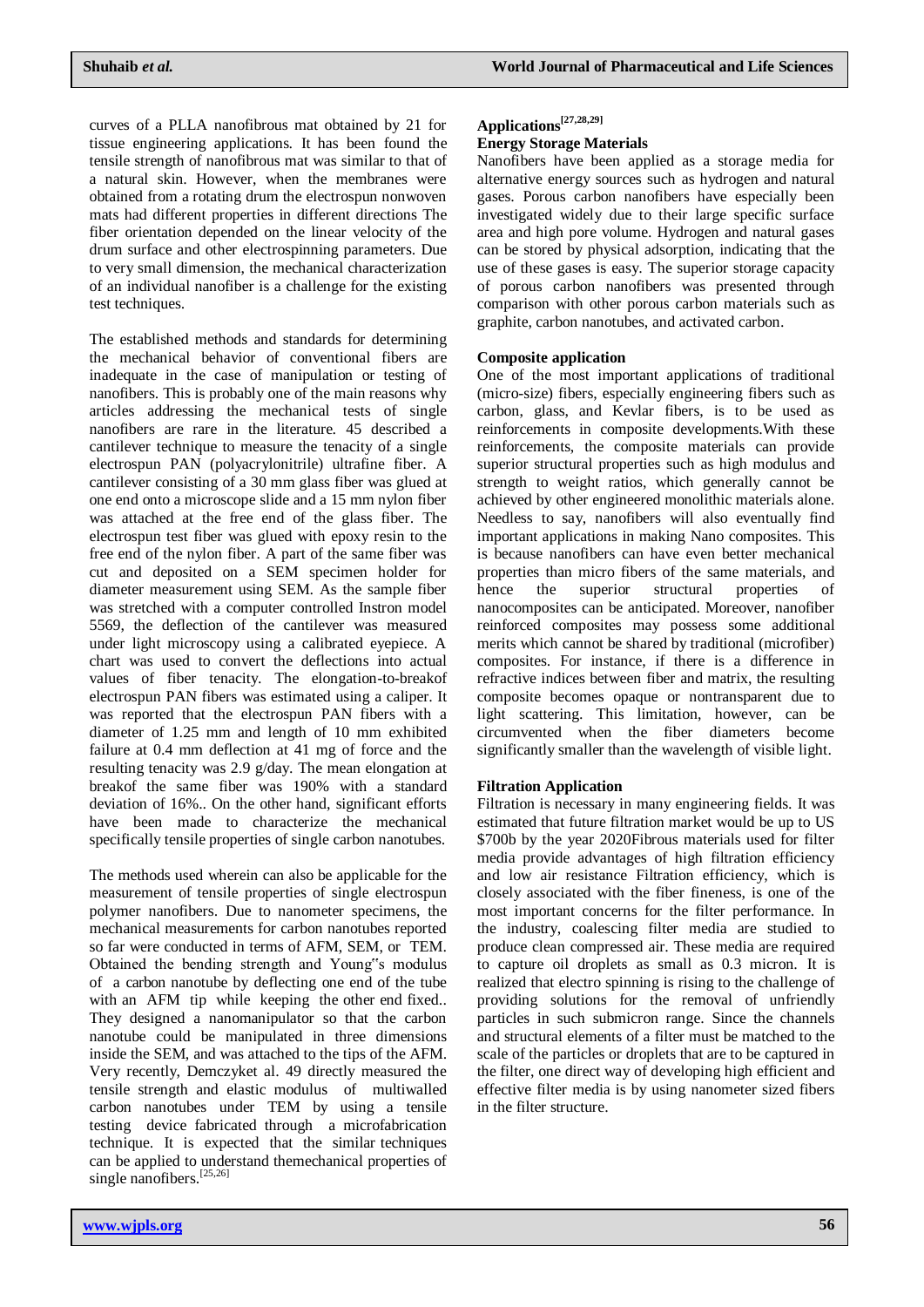| <b>Fiber type</b>  | Fiber size in<br>micrometer | Fiber surface area<br>per mass of fiber<br>material in $m^2/g$ |
|--------------------|-----------------------------|----------------------------------------------------------------|
| Nanofiber          | 0.05                        | 80                                                             |
| Spunbound<br>fiber | 20                          | 0.2                                                            |
| Meltblown<br>ilter | 20                          |                                                                |

**Table 1: Fiber surface area per mass of fiber for different fiber size.**

### **Cosmetics**

The current skin care masks applied as topical creams, lotions or ointments may include dusts or liquids prays which may be more likely than fibrous materials to migrate into sensitive areas of the body such as the nose and eyes where the skin mask is being applied to the face. Electro spun polymer nanofibers have been attempted as a cosmetic skin care mask for the treatment of skin healing, skin cleansing, or other therapeuticalor medical properties with or without various additives This nanofibrous skin mask with very small interstices and high surface area can facilitate far greater utilization and speed up the rate of transfer of the additives to the skin

for the fullest potential of the additive. The cosmetic skin mask from the electro spun nanofibers can be applied gently and painlessly as well as directly to the threedimensional topography of the skin to provide healing or care treatment to the skin.

## **Other Applications**

In addition to composite reinforcement, other application fields based on electro spun polymer nanofibers have been steadily extended especially in recent years. One of the best representatives in this regard is shown by relevant US patents, in which most applications are in the field of filtration systems and medical prosthesis mainly grafts and vessels. Other applications which have been targeted include tissue template, electromagnetic shielding, composite delamination resistance, and liquid crystal device. More extended or perspective application areas are summarized in Fig. **7**. It should be realized that most of these applications have not reached their industry level, but just at a laboratory research and development stage. However, their promising potential is believed to be attracting attentions and investments from academia, governments, and industry all over the world.



# **Nanofibers In Advanced Wound Care[30,31]**

In contrast to traditional wound care, advanced wound care dressings operate in moist environments, require less frequent changing and help reduce the pain of dressing changes and lessen scarring.

### **Nanofibers may help in the improved care of**

- Acute wounds, including those caused by burns, surgical or traumatic wounds
- Chronic wounds, such as ulcers, not proceeding through the normal stages of healing.
- $\triangleright$  Permeability of gases and liquids.
- $\triangleright$  High absorption capacity of liquids (exudate).
- High filtration efficiency for bacteria resulting in decreased infections.
- Possibility to add drugs haemostatic or antimicrobial dressing.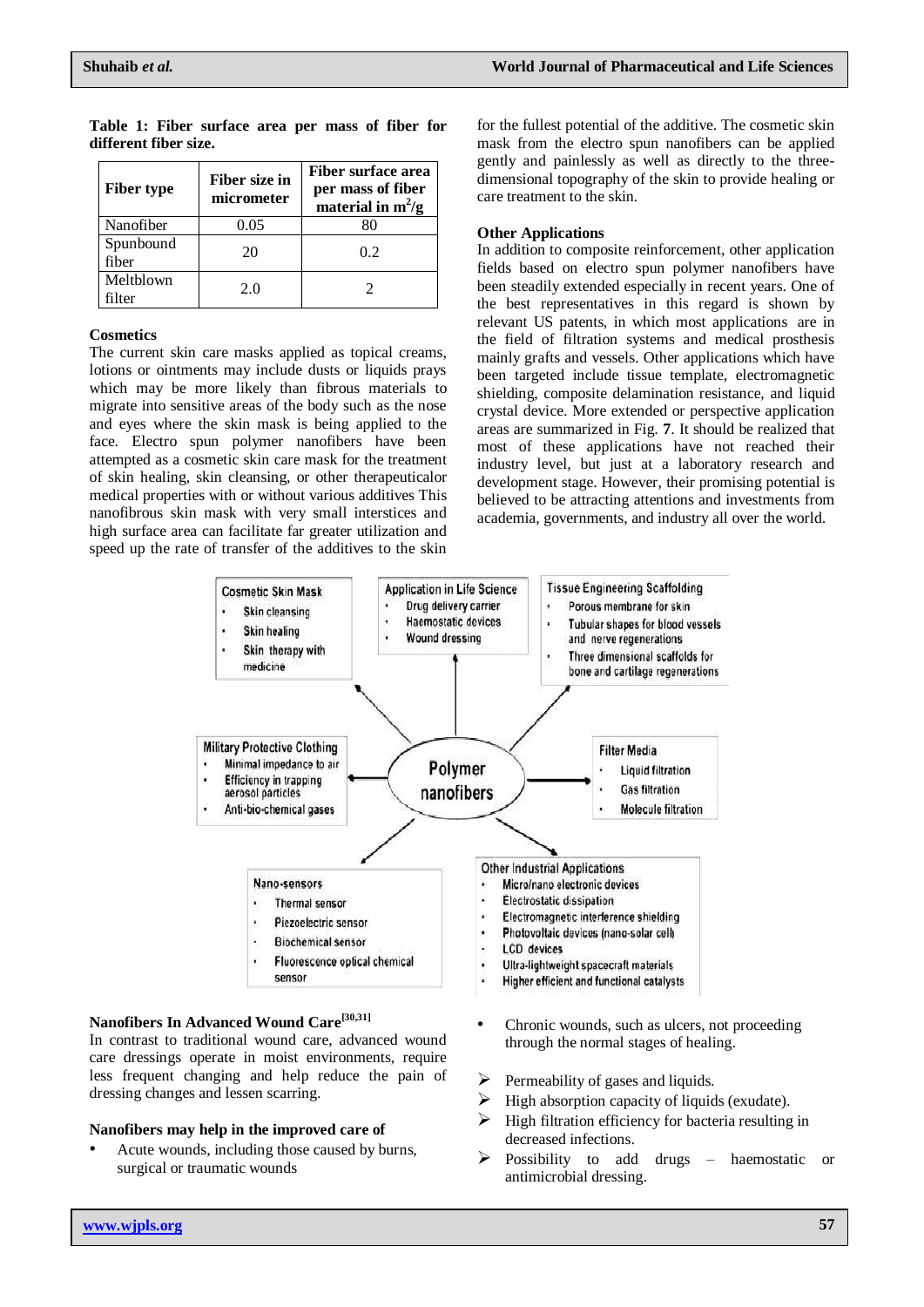- $\triangleright$  Swelling and gel forming capability to keep moist environs
- $\triangleright$  Anti adhesive effect to the derma painless removal of the dressing without destroying newly formed tissue.

**Applications of Nanofibers as Drug Delivery System:**  Desired properties of Nanofibers for application as drug delivery Protect the drugs in the case of systemic application from decomposition, e. g., in the blood circuit. They should allow controlled release of the drug at a release rate as constant as possible over a longer period of time, adjusted depending on the field of application. Permeate certain membranes or barriers, e.g. BBB. They are supposed to concentrate the drug release only on the targeted body. Nanofibers have potential medical applications, which include, drug and gene delivery, artificial blood vessels, artificial organs, and medical facemasks. For examples carbon nanofiber, hallow Nanofibers are smaller than blood cells, have potential to carry drugs in to blood cells72. Nanofibers

are capable of delivering medicines directly to internal tissues. This nanofiber can be used as varies of medical applications such as bandages or sutures that ultimately dissolve in to body. This Nanofiber minimizes infection rate, blood lose and is also adsorbed by the body. Employing electrospun Nanofibers as drug delivery vehicles has been based on their unique functionally and inherent nanoscale morphological characteristics.

A rich variety of therapeutic agents such as antibiotics, anticancer drugs and growth factors have been physically or chemically formulated within the bulkPhase of electrospun Nanofibers or on their surface for accomplishing controlled topical within the defined period of time. Such medicated Nanofibers could be could be applied to various purposes including tissue engineering scaffolds. Recently introduced surface modified designs for drug loading open up the new possibility of constructing more sophisticated drug delivery platforms.

| Product    | <b>Description</b>                                                                                      | <b>Manufacture</b>              |
|------------|---------------------------------------------------------------------------------------------------------|---------------------------------|
| Integra    | Nano fiberoys bovine type1 collagen/glycosaminoglycons<br>/synthetic polysiolxane based dermal analogue | Integra life sciences           |
| Nanocell   | Nanofibrous microbial cellulose masks                                                                   | Thaionano cellulose             |
| Apligral   | Bovine collagen nanofibrous sponge with neonatal foreskin<br>fibroblasts and keratinocytes              | Novartis                        |
| Kerlix AMD | Nanofibrous PHMB gauge                                                                                  | Kendall                         |
| Dermafuse  | Bioactive borate glass nanofibrous dressing                                                             | Mo-sci corporation U.S.A        |
| Trans type | Eletrospun nylon Mesh/Collagen/Silicone dermal<br>substitute<br>embedded with allogenic fibroblasts     | <b>Advanced Tissue Sciences</b> |
| Tegaderm   | Eletrosun poly (caprolactone) (PCL)/gelatin/polyurethane/s caffold                                      | 3M company                      |
| Chito flex | Fabricated chitosan nanofiberous dressing                                                               | Hemcon Med Tech.Inc.            |
| Permacol   | Dermal matrix of procine Nanofibers                                                                     | Covidien                        |
| Allo Derm  | Condaners a cellular matrix Nanofibers autograft                                                        | Life cell corporation           |

**Table 2: Shows Marketed Nanofibers products available.**

**Topical drug delivery** Electrospun Nanofibers for drug and gene delivery application have been used for tissue engineering to improve therapeutic efficacy in addition, the fibrous surface structure shows strong adhesiveness to mucous layers because their nano-porous structures instantly absorb moisture at mucous layers through nanovoid volumes. The superior adhesiveness to word biological surfaces allows Nanofibers to be an ideal candidate for topical drug delivery devices.

**Vitamins** Electrospun Nanofibers can be used as carriers for delivery of some vitamins to the skin. Usually, vitamins are applied to the skin in the form of topical creams, lotions, or ointments. Here vitamin  $-$  E and vitamin-A, were selected as the model vitamins, due to their benefits in cosmetics. Vitamin –A is naturally occurring, and lipid soluble substances, known to be used for the treatment of leukemia, acne, and other skin disorders. Vitamin-E is also lipid soluble vitamin, it shows potent antioxidant ability, owing to the presences of a hydroxyl group on its chromanol ring which can

readily donates a proton to reduce free radicals.

### **Protein delivery**

Nanofiber to regulate the release of the encapsulated proteins in core. A near Zero order releaseof platelet derived growth factor-bb (PDGF-bb) can be produced with no associated burst release. In addition, aligned PDGF-bb loaded Nanofibers are fabricated. These aligned drug loaded fibers may simultaneously provide biochemical and topographical cues to the seeded cells, provisions that should prove beneficial for many tissue engineering applications.

**Nucleic acid** the encapsulation of plasmid DNA in a PLA-PEG block co-polymer nanofibrous natrix for tissue engineering purposes81. Approximately 80% of the βgalactocidase receptor gene is released in 20 days. Transfection experiments performed on the osteoblastic cells line MC3T3-E1 demonstrate increased transfection efficiency of the fiber-encapsulated DNA over naked plasmid added to the medium, but lower than that with a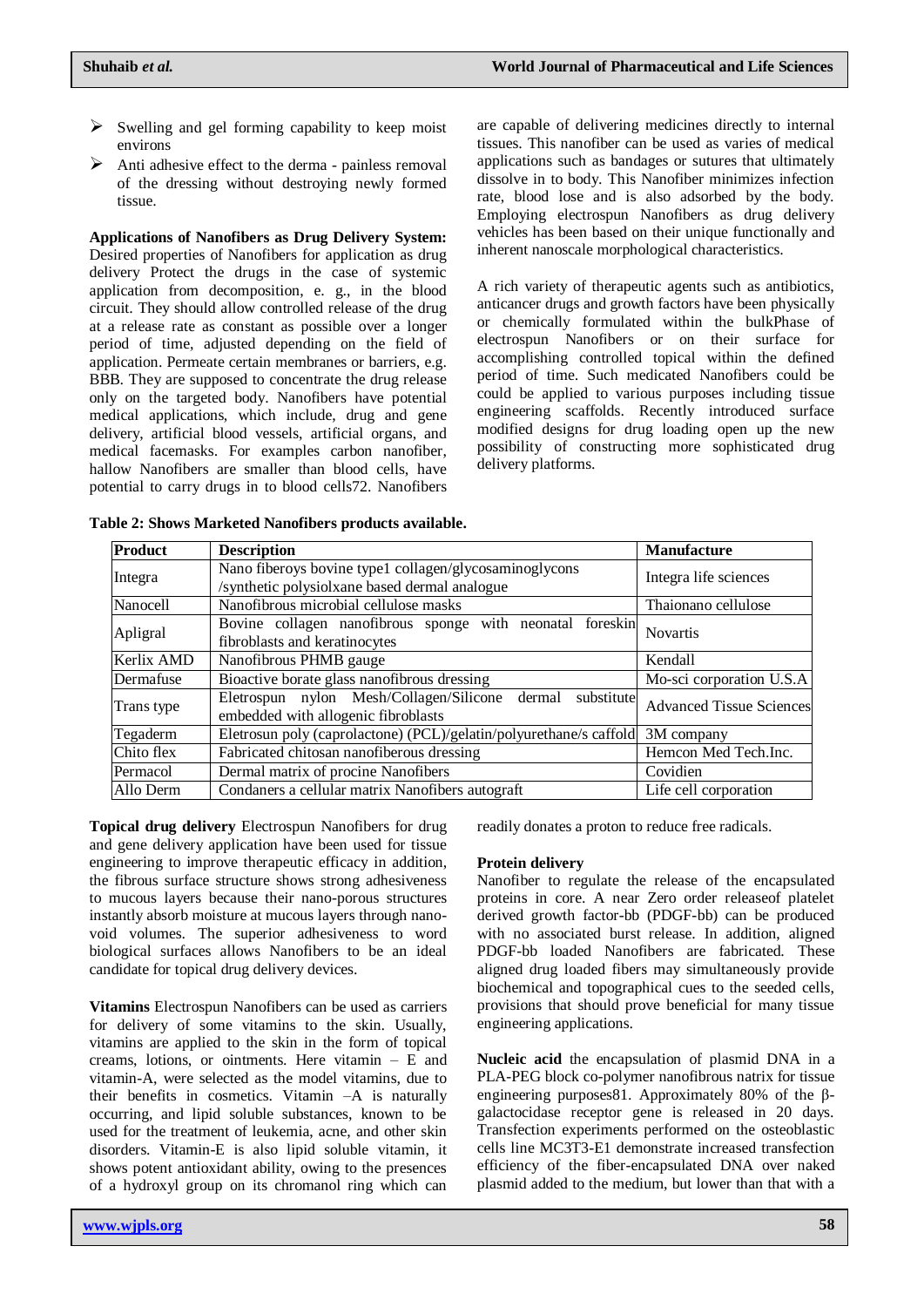commercial transecting reagent. For improving stability of DNA during the electrospinning processes.

**Delivery of chemotherapeutic agents** Nanfibers have been used sparingly as an anti- neoplastic drug delivery. This has to do with the nature of fibrous scaffolds, which permit delivery only after tumor-resection and surgical implantation of the device. The majority of nanofiber anti-neoplastic agent delivery systems have been envisioned for the treatment of malignant gliomas. The current DDS of choice is post tumor-resection implantation of a drug-eluting wafer. Thus, all these studies have tried to elucidate the benefits of implantation of a drug-eluting wafer. Doxorubicin Hcl , a hydrophilic anti-neoplastic agent is electonspun as an aqueous emulsion in a solution of PEG-PLLA copolymer This method affords uniform distribution of the drug within the fiber and a administered burst release.

# **CONCLUSION**

Today Nanofibers are at the forefront of nanotechnology. Their unique porous structures and large surface to volume area make them suitable for a wide variety of applications. Nanofiber controlled drug delivery system is becoming the flash news in pharma field. Nano structure delivery architecture are promising candidates that will enable efficient in Targeted and Novel drug delivery. Electrospinning provides the most versatile process to produce nanofibers with a wide range of properties. The advantages of employing electrospinning technology to prepare DDS are not as yet fully exploited. Nanotechnology is now having an impact in biotechnology, pharmaceutical and medical diagnostics sciences. Furthermore electro-spinning as noted before has gained more attention due in part to a surging interest in nanotechnology, as ultrafine fibers or fibrous structures of various polymers with small diameters. Potential medical applications include efforts to fabricate electrospun polymer nanofiber scaffolds for nerves, tissues, skin and bone. Still several problems must be resolved for further applications such as the drug loading, the initial burst effect, the residual organic solvent, the stability of active agents, and the combined usage of new biocompatible polymers.

# **REFERENCES**

- 1. R.Rathinamoorthy, M.sumothi, "Innovative Application of Nano Fiber", Textile Asia, 2009; 24-27.
- 2. Travis J. Sill, Horst A. von Recum, "Electrospinning: Applications in drug delivery and tissue engineering" Biomaterials, 2008; 29: 1989-2006.
- 3. Patel DB., Deshmkh R, Pawdel PK, Tadavi S, Kshirsagar RV. Nanofibers As Drug Delivery system. J Pharm Res, 2009; 2(7): 1184-1187.
- 4. K. Jayaraman, et al., Recent advances in polymer nanofibers, Journal of Nanoscience and Nanotechnology, 2004; 4: 52–65.
- 5. Devalapally, H., Chakilam, A. and Amiji, M.M. Role of nanotechnology in pharmaceutical product de-velopment, *J. Pharm. Sci.*, 2007; 96: 2547-2565.
- 6. Divya dug gal et al, "Role of Nanotechnology in New Drug Delivery Systems" International Journal of Drug Development & Research October-December 2011; 3(4): ISSN 0975-9344.
- 7. Mirosława Szczesna Antczak et al, "Nanotechnology - Methods of Manufacturing Cellulose Nanofibres' Fibers & Textiles in eastern Europe, 2012; 2(91): 8-12.
- 8. Sarabjeet S Suri et al, "Review Nanotechnologybased drug delivery systems" J Occupy Med Topical. 2007; 2: 16.
- 9. Gajanan Bhat and Youneung Lee, "Recent advancements in Electrospun nanofibers." Proceedings of the twelfth international symposium of Processing and Fabrication of Advanced materials, Ed TS Srivatsan & RA Vain, TMS, 2003.
- 10. Liwj, Laurencin CT, Caterson EJ, Tuan RS, electron spun nanofibers journal of pharma tech and reserch, 200; 3: 24-29,
- 11. Demir MM, Yilgor I, Yilgor E, Erman B. Electrospinning of polyurethane fibers. Polymer, 2002; 43: 3303–3309.
- 12. Li WJ, Laurencin CT, Caterson EJ, Tuan RS, Ko FK. Electrospun nanofibrous structure: A novel scaffold for tissue engineering. J Biomed Mater Res, 2002; 60(4): 613–621.
- 13. Srinivasan G, Reneker DH. Structure and morphology of smalldiameter electrospun aramid fibers. Polym Int, 1995; 36(2): 195– 201.
- 14. Jaeger R, SchO¨ nherr H, Vancso GJ. Chain packing in electrospun poly (ethylene oxide) visualized by atomic force microscopy.Macromolecules, 1996; 29: 7634–7636.
- 15. Schreuder-Gibson HL, Gibson P, Senecal K, Sennett M, Walker J, Yeomans W, et al. Protective textile materials based on electrospun nanofibers. Journal of Advanced Materials, 2002; 34(3): 44–55.
- 16. Stillwell CR. Characterization of Pore Structure in Filter Cartridges. Advances in Filtration and Separation Technology 1996; 5:10.
- 17. Kwoun SJ,lec RM, Han B,Kofk, A Novel polymer nanofiber interface for chemical sensor application, In: proceedings of the 2000 international frequency control symposium & exhibition, 2000; 4: 52-57.
- 18. Huang L, McMillan RA, Apkarian RP, Pourdeyhimi B, Conticello VP, Chaikof EL. Generation of synthetic elastin-mimetic small diameter fibers and fiber networks. Macromolecules, 2000; 33(8): 2989–2997.
- 19. Huang L, Apkarian RP, Chaikof EL. High-Resolution analysis of engineered type I collagen nanofibers by electron microscopy. Scanning, 2001; 23: 372–375.
- 20. Buchko CJ, Chen LC, Shen Y, Martin DC. Processing and microstructural characterization of porous biocompatible protein polymer thin films. Polymer, 1999; 40: 7397– 7407.